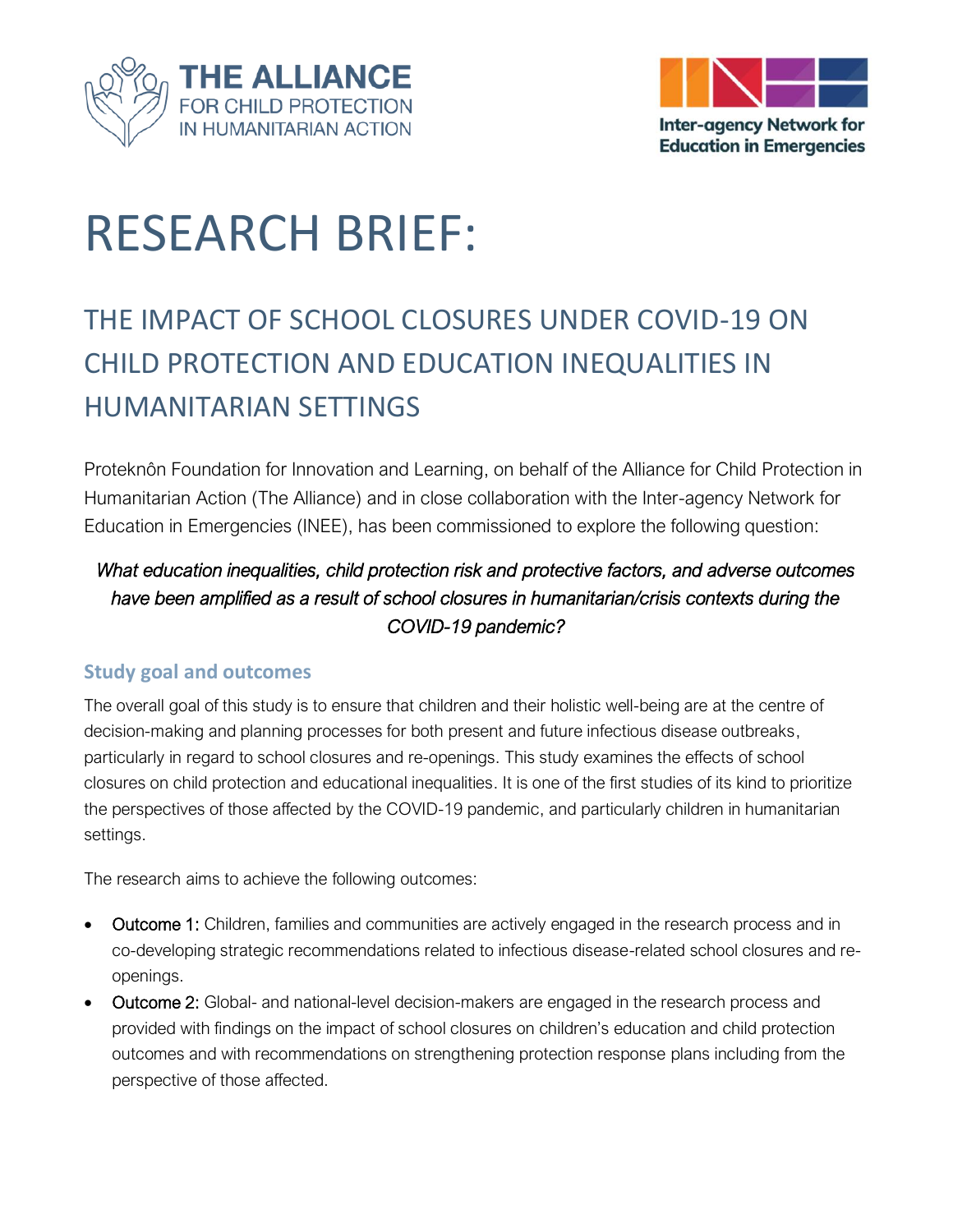- Outcome 3: Child protection practitioners, as well as education and social service workers, are provided with findings on the impact of school closures on children's education and child protection outcomes and with recommendations on how to strengthen response plans, including from the perspective of those affected.
- Outcome 4: The social service workforce at global, national and sub-national levels are provided with findings concerning the impact of school closures on delivering case management in humanitarian settings during COVID-19 and with recommendations on how to strengthen case management, including from the perspective of those affected.

#### **Study design**

This study is qualitative, guided by a participatory approach. It entails primary data collection in Democratic Republic of Congo, Colombia, and Lebanon. The focus is to understand the lived experience of those on the ground, including children, parents, teachers as well as education and social service workers in humanitarian settings who have been working during COVID-19.

## **Qualitative and participatory study methods**

The research methods are qualitative and participatory. Study findings will be principally informed by the perspectives and experiences of children, their caregivers, educators, and the social service workforce who will be engaged in the research, analysis and advocacy efforts.

The study methods also aim to ensure that we hear from the voices of those living on the margins. Sampling strategies and research methods will seek to account for factors such as age, gender, disabilities, literacy levels, legal status and experiences of displacement.

The study will engage stakeholders at the global, national, and subnational levels in education, child protection and the social service workforce as key informants and in local and international advocacy efforts.

### **A partnership approach with community-based organizations and local researchers**

Primary data collection will be carried out in partnership with

#### Summary of the research

- Countries: Colombia, Democratic Republic of Congo and Lebanon
- Key informant interviews with global, national, and subnational stakeholders in education, child protection and the social service workforce
- Participatory research methods and semi-structured interviews with children, including primary aged, secondary aged out-ofschool children, stratified by age
- Focus group discussions with caregivers, educators and members of the social service workforce

community-based organizations and researchers in each country, with ongoing supervision and technical support from Proteknôn.